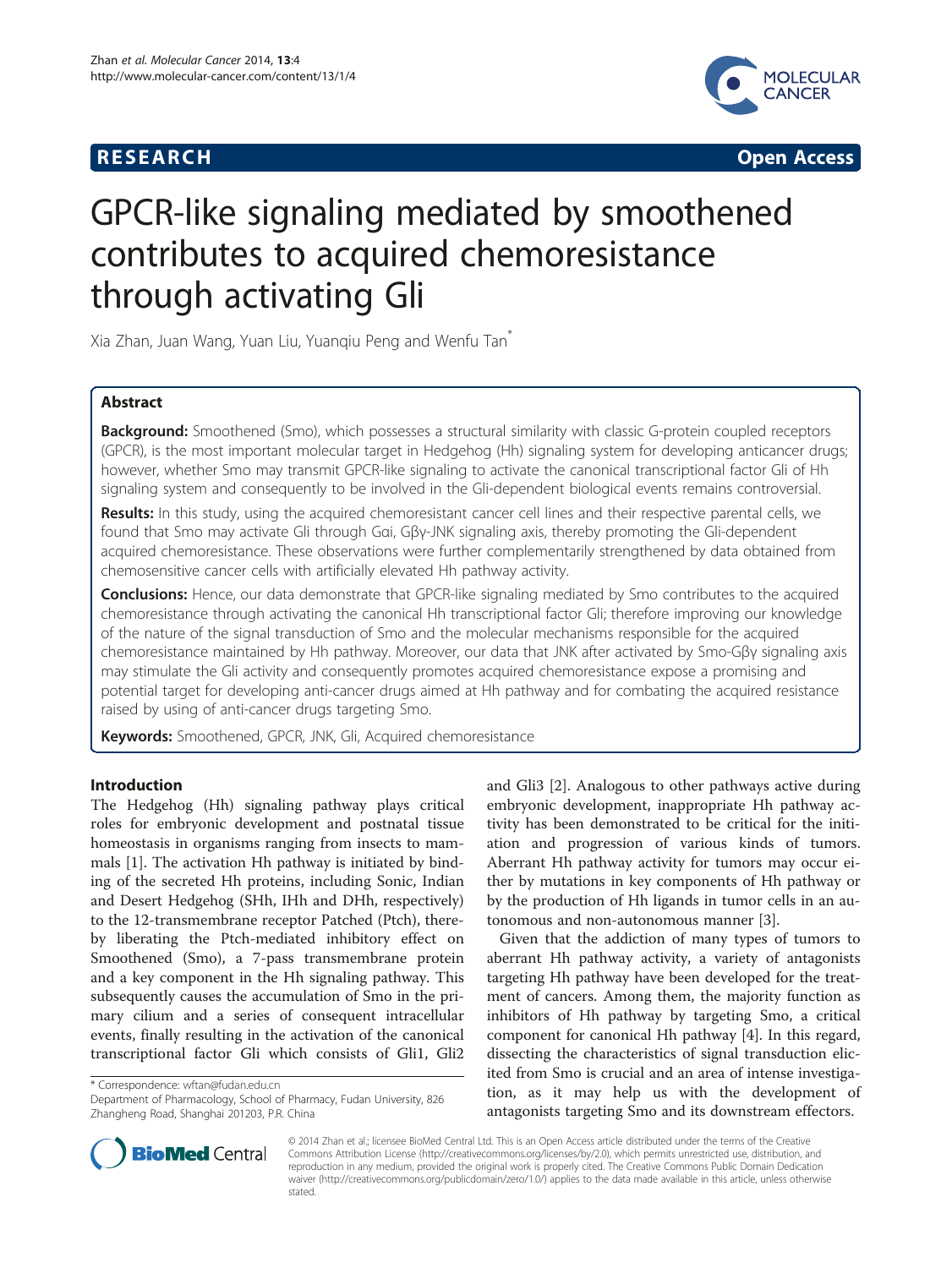Smo, which possesses a structural similarity with classic G-protein coupled receptors (GPCR), has long been suggested to couple with heterotrimeric G proteins [[5-7](#page-11-0)]. Indeed, it has been shown that Smo may interact with Gαi and subsequently acitivate the transcriptional activity of Gli (Ci in drosophila cells) in Drosophila Cl8 cells, Sf9 cells, and NIH3T3 cells, indicating the requirement of Gαi for the activation of Gli mediated by Smo [[8,9\]](#page-11-0). However, this argument is challenged by the observations that pertussis toxin (PTX), which may ADPribosylate and consequently uncouple Gi from GPCR, fails to impact the Gli-dependent biological events such as chick neural tube patterning and some patterning events in zebrafish embryonic development [\[5,10](#page-11-0)]. On the other hand, after coupled to Gαi, Smo may exert a variety of biological activities independently of Gli, such as migration of murine embryonic fibroblasts, tubulogenesis of endothelial cells, and calcium spike activity of embryonic spinal cells [[11-13](#page-11-0)]. Moreover, recent study indicate that Smo may contribute to the survival of diffuse large B-cell lymphoma cells by coupling to Gαi and Gα12 and subsequently activate NF-κB independently of Gli [\[14](#page-11-0)]. These studies suggest that the association between heterotrimeric Gαi proteins and Smo remains far from being fully understood, especially in the context of cancer biology. Meanwhile, in the case of canonical signal transduction of GPCR, ligand binding causes conformational changes in the structure of GPCRs, endowing them with abilities to function as a guanine nucleotide exchange factor (GEF). The exchange of GDP for GTP at the Gα subunit induces its dissociation from Gβγ dimmer [[15](#page-11-0)]. To our knowledge, whether and how Gβγ, after dissociated from Gα subunit, may impact the Smo dependent Gli activity remains as well unclear.

Although great achievements have been made for the molecular-targeted anti-cancer drugs, traditional chemotherapy is still one of the most efficient approaches for treatments of cancers. Many studies have shown that Hh signaling pathway activity plays critical roles in maintaining the chemoresistant phenotype of acquired chemoresistant cancer cells [[16](#page-11-0)-[23\]](#page-11-0). In this study, utilizing well established acquired chemoresistant cancer cell lines and their respective parental ones, we provide a series of complementary evidences to show that Smo may promote acquired chemoresistance by activating Gli through Gαi and Gβγ−JNK signaling axis, therefore revealing that GPCR-like signaling elicited from Smo is involved in the canonical Hedgehog-Gli signaling pathway activation and the acquired chemoresistance.

## Materials and methods

#### Drugs

Doxorubicin (Dox), Vincristine (VCR), Etoposide (VP16), Imatinib were purchased from Sigma-Aldrich (St. Louis,

MO). The Hedgehog pathway antagonists cyclopamine (cyc), Robotnikinin (Robo) and GANT58 were obtained from Biovision (Milpitas, CA). The Gi antagonist Pertussis Toxin (PTX) was obtained from Invitrogen (Grand Island, NY). The JNK pathway antagonist TAT-TI-JIP was obtained from Calbiochem (Darmstadt, Germany). The agonist of Hh pathway SAG was obtained from Selleck Chemicals (Houston, TX).

### Cell culture

The K562 human chronic myelogenous leukemia cell line, KB human epidermoid carcinoma cell line, NIH-3 T3 mouse embryo fibroblast cells, and HEK293T human epithelial kidney cells were purchased from the American Type Culture Collection and cultured according to the manufacturer's instructions. The Dox selected multidrug tolerant K562/A02 subline was obtained from the Institute of Hematology, Chinese Academy of Medical Sciences (Tianjin, China), which was routinely maintained in medium containing 200 ng/ml of Dox [\[24](#page-11-0)]. The VCR selected multidrug tolerant KB/VCR subline was obtained from Zhongshan University of Medical Sciences (Guangzhou, China) and was routinely maintained in medium containing 200 ng/ml of VCR [\[25\]](#page-11-0). Both resistant cells were authenticated by comparing their fold resistance with that of the parental cells and examining the expression levels of ABC transporters. All experiments using K562/A02, and KB/VCR cells were performed with cells growing in the absence of Dox or VCR for at least 5–7 days to avoid drug associated secondary effects.

#### Plasmid constructions and lentivirus

 $8 \times$  Gli-binding site luciferase reporter  $(8 \times$  GBS-luciferase) and  $8 \times$  mutant Gli-binding site luciferase reporter  $(8 \times$  GBS-luciferase mutant) plasmids were kindly provided by Dr. Hiroshi Sasaki. pRL-Renilla luciferase plasmid was purchased from Promega (Madison, WI). The mutant mouse plasmids SmoA1 (W539L) was generated from pEGFP-mSmo (a kind gift from Dr. Philip Beachy) using QuikChange Site-Directed Mutagenesis kit from Agilent (Santa Clara, CA) and confirmed by sequencing. The SmoA1 was next engineered into pLVX-EGFP-3FLAG-Puro lentivector. The pCDNA3 Flag MKK7-JNK1, pCDNA3 Flag JNK1(APF) and pCDNA3 Flag MKK7-JNK1 (APF) plasmids were purchased from Addgene (Cambridge, MA) and confirmed by sequencing. These three plasmids were engineered into pLVX-EGFP-3FLAG-Puro lentivector. The PIRES2-ZsGreen1-Gβ1, PIRES2-ZsGreen1-Gγ2, and PIRES2-ZsGreen1-Gα transducin plasmids were purchased from Yrbio (Changsha, China) and were confirmed by sequencing. The Gα transducin (Gαt) plasmid was engineered into pLVX-EGFP-3FLAG-Puro lentivector.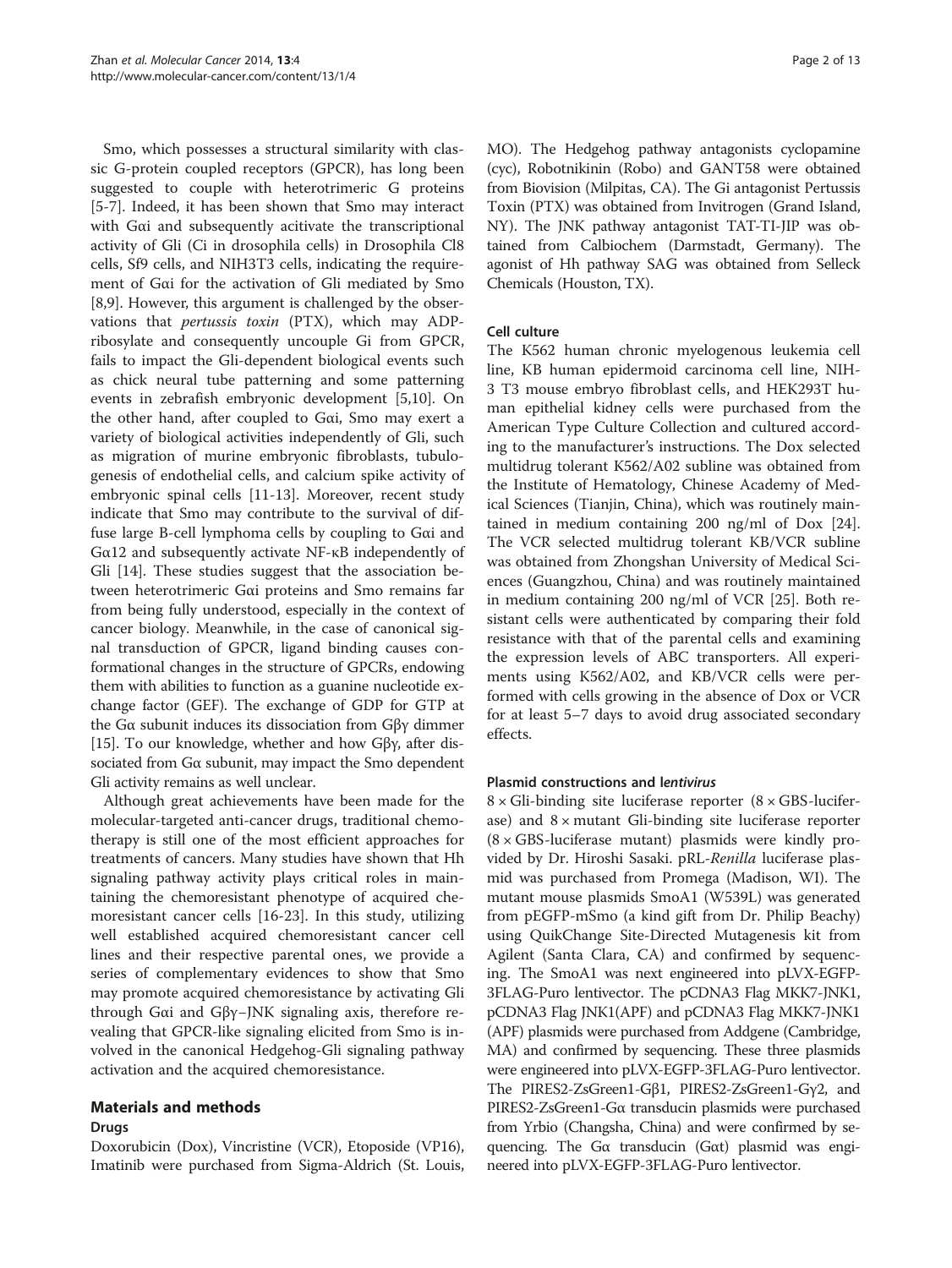Transient transfections were performed using Lipofectamine 2000 reagent (Invitrogen, Grand Island, NY) according to the manufacturer's instructions. The viral stocks were prepared and infections were performed according to previously reported [\[26](#page-11-0)].

#### Cell viability assay

The MTT assay was conducted as previously described to determine the sensitivity of cells to chemotherapeutic drugs [\[27](#page-12-0)].

## Reverse transcription PCR (RT-PCR) and quantitative RT-PCR (QT-PCR)

Total RNA was extracted from cells by RNAiso Plus Kit from TaKaRa (Dalian, China) as the instructions provided by the manufacturer and processed directly to cDNA by reverse transcription using SuperScript III kit (TaKaRa). Semi-quantitative PCR amplification was carried out using Stratagene mx3005p (Agilent Technologies). The quantitative PCR reactions were performed in triplicate with the SYBR-Green kit (TaKaRa) in iCycler iQ system (Bio-Rad; Hercules, CA). After reaction, the PCR products were subjected to electrophoresis to ensure the amplification from mRNA but not contaminated genomic DNA. The mRNA levels of interested genes were normalized to that of TATA. Primers for the genes tested were obtained from Invitrogen (Shanghai, China): SHh: 5′-CAAGCAGTTTATCCCCAATGTG-3′, 5′-TCACCCGCAGTTTCACTC-3′; IHh: 5′-TCAGCGA TGTGCTCATTTTC-3′; 5′-AGCCGTAAAGAGCAGG TGAG-3′; DHh: 5′-TGCCGCTACTCTACAAGCAA-3′, 5′-GTTGTAGTTGGGCACGAGGT-3′; Gli1: 5′-GTGG GAAAGGTCTGGGATGT-3′, 5′-TGCGCCTGTCTCA GAGTAAAA-3′; TATA: 5′-ACCCTTCACCAATGACT CCTATG-3′, 5′-TGACTGCAGCAAATCGCTTGG-3′.

#### Western blot analysis

Cells were lysed in lysis buffer (50 mM Tris, pH 7.4, 150 mM NaCl, 1% NP-40, 1 mM sodium vanadate, 1 mM PMSF, 1 mM DTT, 10 mg/ml of leupeptin and aprotinin) and subjected to immunoblot analysis. Primary antibodies against JNK, c-Jun, p-JNK, p-c-Jun, HA (Cell Signaling Technology; Beverly, MA), Flag, GAPDH (Santa Cruz Biotechnology; Santa Cruz, CA) were used for immunoblot analysis as standard procedure.

## Dual-luciferase reporter assay

Cells were seeded into 48-well plates. Twenty-four hours later, cells were cotransfected with luciferase expression constructs as indicated and Renilla luciferase using Lipofectamine 2000 (Invitrogen). Luciferase activities present in cellular lysates after indicated treatments were measured using a Dual-Luciferase reporter assay system from Promega (Madison, WI) according to the manufactu-

rer's instructions and a luminometer (Molecular Device; Sunnyvale, CA). The firefly luciferase values were normalized to Renilla values.

#### Statistical analysis

Statistical differences were analyzed by the two-tailed Student's t test and  $P < 0.05$  was considered as significant. Asterisks denote statistical significance (\*P < 0.05; \*\*P < 0.01; and \*\*\*P < 0.001).

### Results

### Acquired chemoresistant cancer cells exhibit aberrant cell-autonomous Hh pathway activity

The requirement of Hh pathway activity for maintaining the acquired chemoresistance indicates that acquired chemoresistant cancer cells may harbor aberrant Hh pathway activity via cell autonomous manner [[3\]](#page-11-0). Elaborate verification of this argument is a prerequisite for dissecting the nature of the signal transduction from Smo to Gli in acquired chemoresistant cancer cells. In this regard, we first examined the expressions of ligands of Hh pathway in acquired chemoresistant cancer cells compared to their respective parental ones. Using two well established acquired chemoresistant cancer cells K562/ A02, KB/VCR and their respective parental cells human chronic myelogenous leukemia cell line K562, human epidermoid carcinoma cell line KB, we found that the abundance of Hh ligands SHh, IHh and DHh were all obviously elevated when compared to their respective parental cancer cells as revealed by QT-PCR analysis (Figure [1](#page-3-0)A), suggesting the possibility of cell-autonomous Hh pathway activity harbored by acquired chemoresistant cancer cells. Next, we set out to evaluate whether the elevated production of Hh ligands correlates with the aberrant Hh pathway activity in acquired chemoresistant cancer cells using Gli-luciferase assay to rule out the non-cell autonomous Gli activation [[3\]](#page-11-0). We observed that the chemoresistant cancer cells harbored aberrant Hh pathway activity relative to respective parental cells (Figure [1B](#page-3-0)). Meanwhile, treatment of acquired chemoresistant cancer cells with Robo and cyc, specific small molecular inhibitors targeting SHh and Smo, respectively [[28,29](#page-12-0)], caused significant reductions of the aberrant Hh pathway activity in acquired chemoresistant cancer cells K562/A02 and KB/VCR, whereas both Robo and cyc did not affect Hh pathway activity in respective chemosensitive cells (Figure [1](#page-3-0)B). Moreover, tomatidine, a steriodal alkaloid structurally similar to cyc and lacking activity against Hh pathway [\[30](#page-12-0)], exhibited no effect on the Hh pathway activity in both chemoresistant and respective chemosensitive cancer cells (Figure [1B](#page-3-0)). These observations derived from Gli-luciferase reporter assay were faithfully recapitulated by QT-PCR analysis of the Gli1 (Figure [1](#page-3-0)C), a transcriptional target of Hh pathway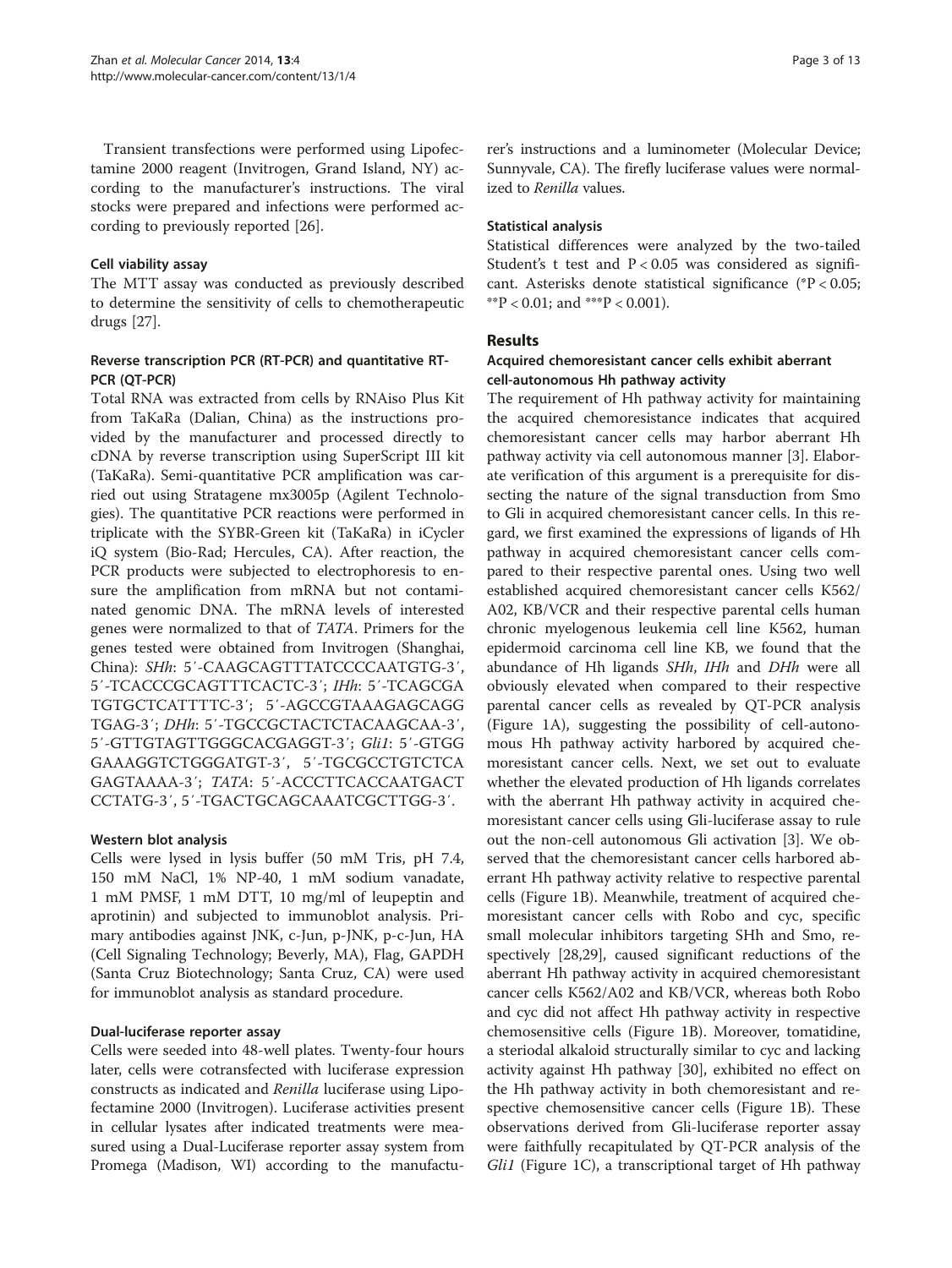<span id="page-3-0"></span>

and served as readout of the Hh pathway activity. Considering that the chemoresistant cancer cells harbor aberrant cell-autonomous Hh pathway activity, it is conceivable that interference Hh pathway by targeting its ligands may sensitize acquired chemoresistant cancer cells to chemotherapy. Indeed, we found that exposure of chemoresistant cancer cells K562/A02, KB/VCR to Robo resulted in obviously sensitizing them to Dox and VCR, respectively (Figure 1D), while Robo treatment failed to impact the sensitivity of K562 and KB cells to Dox and VCR (data not shown). Hence, these data together clearly demonstrate that chemoresistant cancer cells harbor cell-autonomous Hh pathway activity.

## Gαi and Gβγ are involved in mediating the Hh pathway activity in chemoresistant cancer cells

Having established that acquired chemoresistant cancer cells harbor cell-autonomous Hh pathway activation and represent ideal models for dissecting the signal transduction nature of Hh pathway, we then asked whether and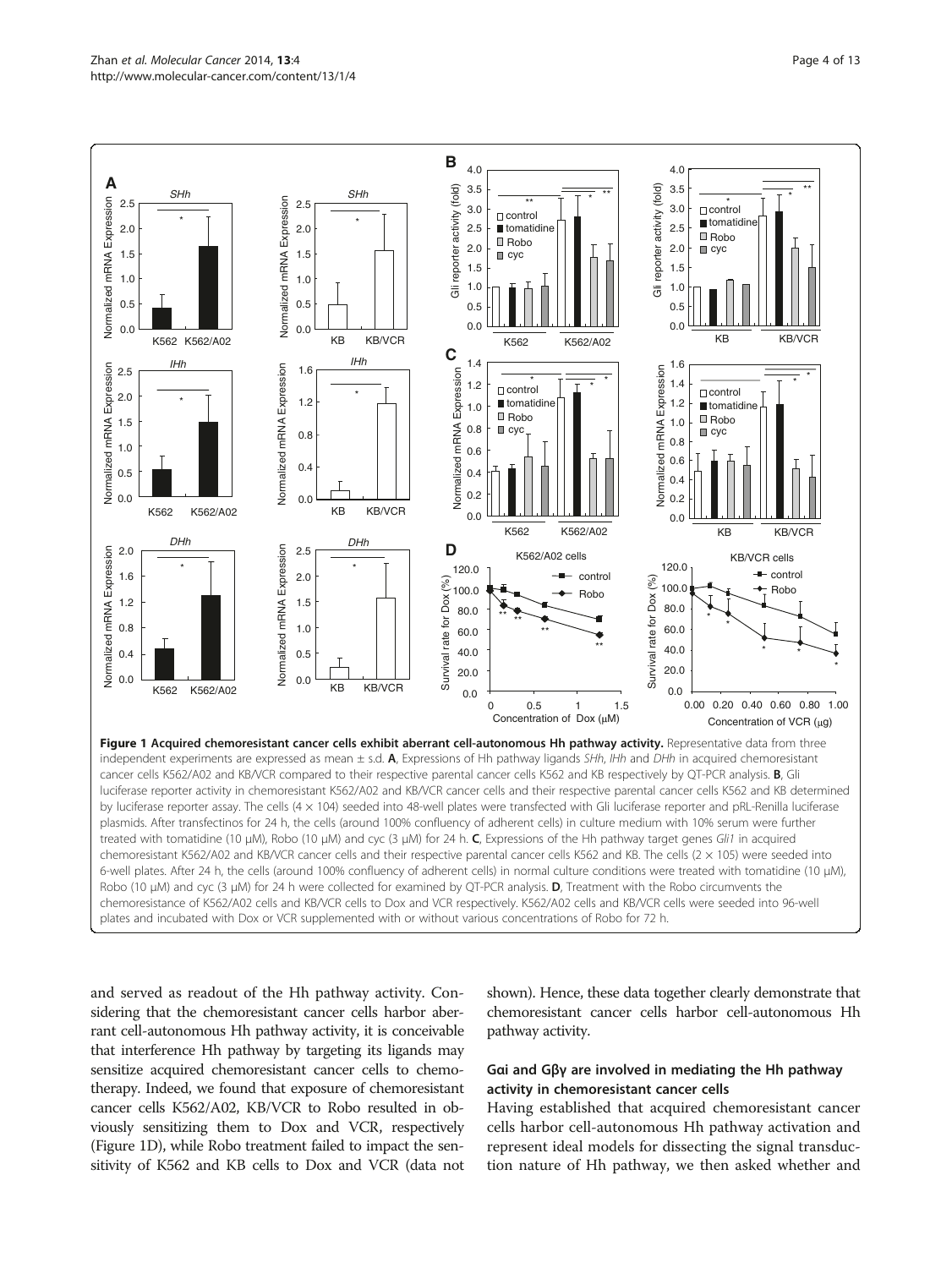how Smo may transmit GPCR-like signaling and consequently promote chemoresistance by activating Gli. Considering that Smo may couple to Gαi in Drosophila Cl8 cells, Sf9 cells, and NIH3T3 cells [\[8,9](#page-11-0)], we first set out to examine whether interference with Gαi may repress the Gli activity in chemoresistant cancer cells. Exposure of chemoresistant cancer cells to PTX, which may uncouple Gαi from receptor activation by ADP ribosylating Gαi [[31\]](#page-12-0), obviously suppressed the transcriptional activity of Gli in K562/A02 cells and KB/ VCR cells as revealed by Gli-luciferase reporter assay (Figure [2A](#page-5-0)), indicating the involvement of Gαi in the Gli activation mediated by Smo in chemoresistant cancer cells. We next investigated the contribution of Gβγ to the activation of Gli in chemoresistant cancer cells by ectopic expression of Gαt, which may quench Gβγ upon dissociated from Gαi, thereby blocking the function of Gβγ [\[32](#page-12-0)]. As expected, ectopic expression of Gαt in K562/A02 cells and KB/VCR cells obviously suppressed the Gli-luciferase reporter activity (Figure [2](#page-5-0)B), thus indicating the participation of Gβγ in Gli activation. To further provide direct evidences for the argument that both Gαi and Gβγ are involved in mediating the signal from Smo to Gli, we asked whether intervention of Gαi and Gβγ may inhibit the Gli activation in response to SAG, a specific small molecular agonist of Smo [[33\]](#page-12-0). SAG exposure provoked abundant Gli-luciferase reporter activity in KB/VCR cells ((Figure [2C](#page-5-0),D), whereas PTX (Figure [2C](#page-5-0)) and Gαt (Figure [2D](#page-5-0)) obviously reduced the Gli-luciferase activity in response to SAG. These observations obtained by using KB/VCR cells were well recapitulated in NIH-3 T3 cells exposed to SAG (Figure [2](#page-5-0)E-F). Moreover, we observed that transfection of Gβ1 and Gγ2 plasmids into NIH-3 T3 cells remarkably stimulated the Gli-lucidferase reporter activity (Figure [2G](#page-5-0)); further demonstrating that Gαi and Gβγ upon dissociated from Gαi may transmit the signal from Smo to Gli. Taking these results together, we can conclude that Smo may couple to Gαi and both Gαi and Gβγ are involved in activating Gli mediated by Smo in chemoresistant cancer cells.

Next, we examined whether interference with Gαi and Gβγ may circumvent the chemoresistance of acquired chemoresistant cancer cells. We found that treatment of KB/VCR cells (Figure [2](#page-5-0)H) with PTX or ectopic expression of Gαt into K562/A02 cells (Figure [2I](#page-5-0)) by lentivirus approach resulted in remarkably sensitizing the KB/VCR cells and K562/A02 cells to chemotherapeutic drugs VCR and Dox, respectively. Moreover, these reversals of acquired chemoresistance elicited by PTX and Gαt were accompanied by the repressions of Hh pathway activity in KB/VCR cells and K562/A02 cells as reflected by the reductions of transcript levels of Gli1 (Figure [2J](#page-5-0)-K). Meanwhile, we observed that treatment of K562 and KB cells with PTX or transfection of Gαt did not increase the sensitivity of K562 and KB cells to chemotherapy (data not shown). Therefore, these data further demonstrate that Gαi and Gβγ are required for Smo-mediated Gli activation and consequently for Glidependent chemoresistance in acquired chemoresistant cancer cells.

## Gαi and Gβγ are required for the chemoresistance promoted by reconstituted Hh pathway activity in KB cells

We next set out to provide complementary evidences for the notion that Smo may couple to Gαi and both Gαi and Gβγ may be involved in the Gli-dependent acquired chemorsistance mediated by Smo in chemoresistant cancer cells. Taking advantage of the lenti-virus approach, we constitutively activated the Hh pathway activity in chemosensitive cancer cells KB by ectopic expression of a Flag-tagged mouse mutant plasmid Smo (W539L, SmoA1), a frequent mutation in Smo which causes constitutive activation of Hh pathway in medulloblastoma cancers [[34\]](#page-12-0). Ectopic expression of Flag-tagged SmoA1 in KB cells (Figure [3A](#page-6-0)) caused the KB cells insensitive to VCR treatment (Figure [3](#page-6-0)B), and concomitant activation of the Hh pathway activity in KB cells as judged by the increased expression of Gli1 at mRNA level (Figure [3](#page-6-0)C). Of interest, PTX treatment or expression of HA-tagged Gαt by lenti-virus approach (Figure [3](#page-6-0)A) restored the sensitivity of KB cells with forced expression of SmoA1 to VCR (Figure [3](#page-6-0)B,D), paralleling the reductions of expression of Gli1 at mRNA level (Figure [3](#page-6-0)C,E). Thus, these results together further strengthen that Gαi is coupled to Smo and both Gαi and Gβγ are involved in the Gli activation mediated by Smo and subsequently in maintaining the chemoresistance phenotype.

## Gβγ may promote Gli activity through JNK in chemoresistant cancer cells

JNK is a well known downstream effector of Gβγ [\[35](#page-12-0)]. We then asked whether Gβγ, when released from Gαi after Smo activation, may activate Gli via JNK. To this end, we first tested whether inhibition of the Hh pathway may repress JNK activation in chemoresistant cancer cells. Exposure of K562/A02 cells with Robo (Figure [4A](#page-7-0)) or treatment of K562/A02 cells and KB/ VCR cells with cyc (Figure [4B](#page-7-0)) led to reductions of the phosphorylation of JNK, indicating that Hh signaling may activate JNK in chemoresistant cancer cells. This was further supported by the observation that SHh significantly provoked JNK activation in 293 T cells, reaching a maximum at 10 min (Figure [4C](#page-7-0)). Next, we set out to determine the requirement of JNK activation for Gli activity in chemoresistant cancer cells. Inhibition of JNK in K562/A02 cells by JIP (Figure [4](#page-7-0)D), a peptide inhibitor specifically targeting JNK [\[36,37\]](#page-12-0), or by transfection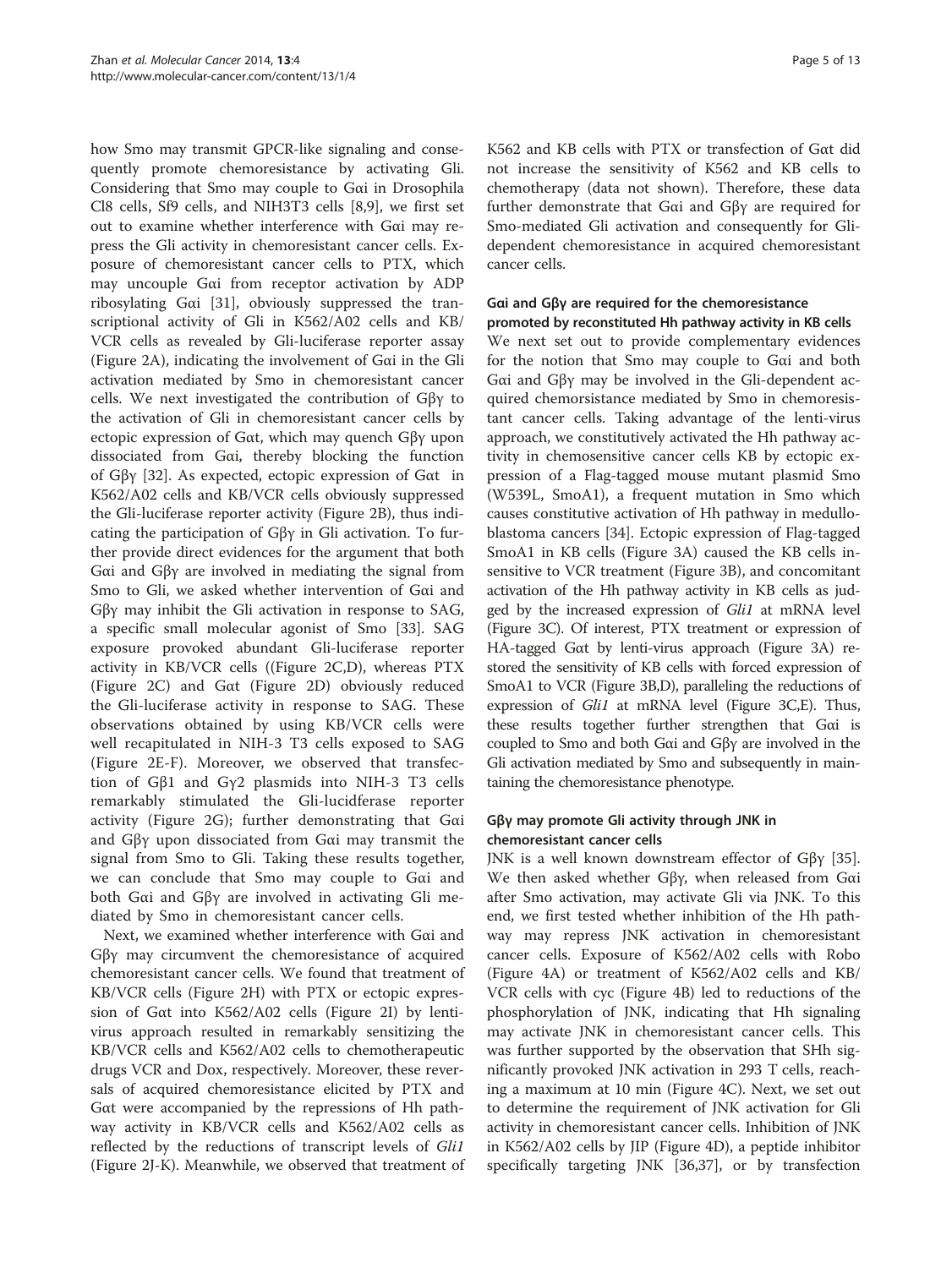<span id="page-5-0"></span>

K562/A02 and KB/VCR cells (Figure [4](#page-7-0)E) with JNK1 (APF), a plasmid of dominant negative mutant of JNK [[38\]](#page-12-0), abundantly impaired the Gli activity in chemoresistant cancer cells as judged by Gli-luciferase reporter assay, therefore suggesting that JNK is required for maintaining the cell-autonomous Gli activation in acquired chemoresistant cancer cells. This argument was further confirmed by the results that JIP obviously abolished the Gli activity provoked by SAG in KB/VCR cells (Figure [4](#page-7-0)F). Together, these findings suggest that JNK is

involved in the cell-autonomous Gli activation in chemoresistant cancer cells.

We next set out to examine whether Gβγ may activate Gli though JNK in acquired chemoresistant cancer cells. We observed that treatment of chemoresistant cancer cells K562/A02 (Figure [5A](#page-8-0)) and KB/VCR (Figure [5B](#page-8-0)) with PTX or with transfection of Gαt resulted in decreasing the phosphorylation of JNK. Furthermore, PTX and Gαt remarkably abolished the phosphorylation of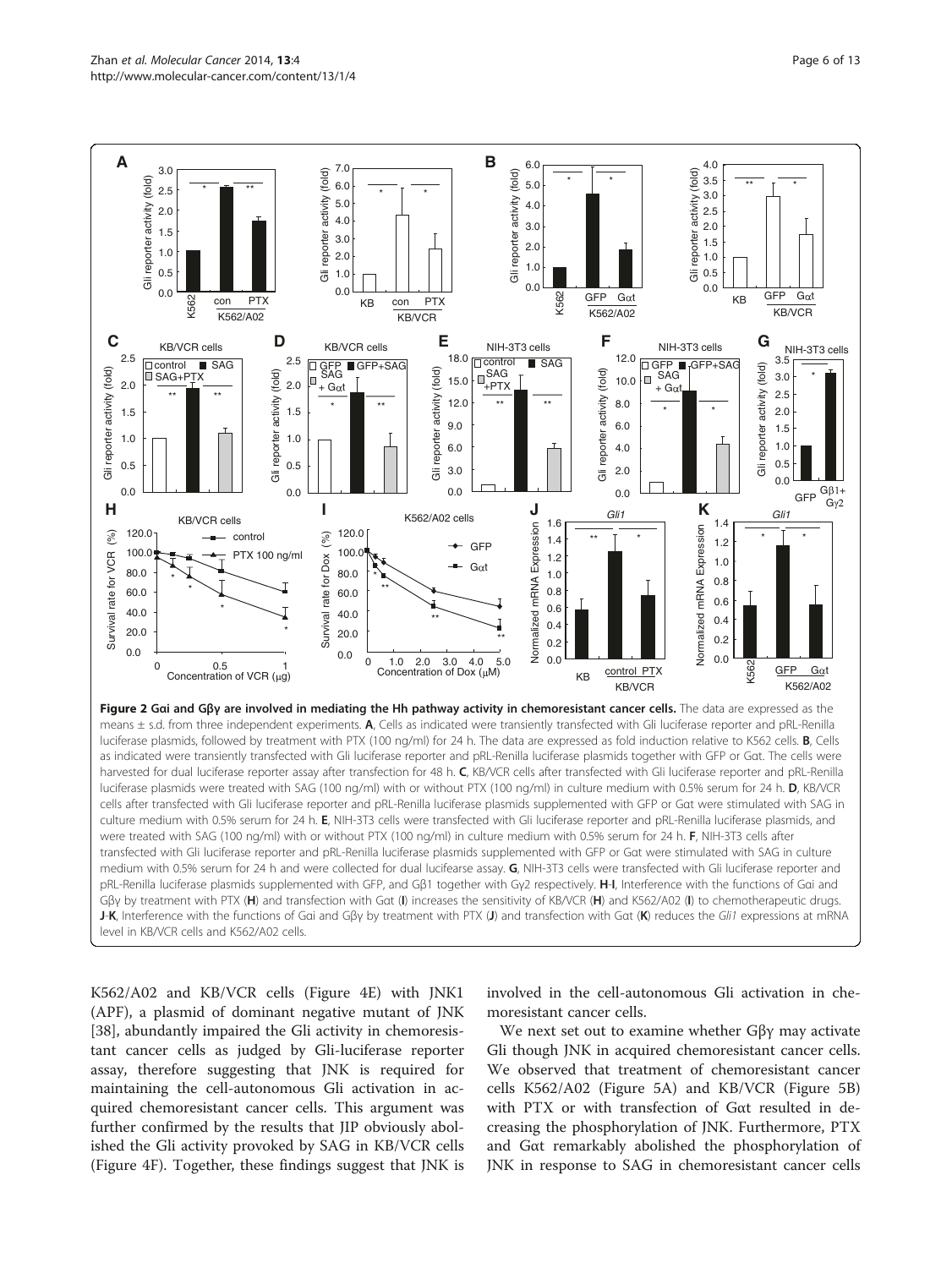<span id="page-6-0"></span>

K562/A02 (Figure [5](#page-8-0)C,D). Hence, these results suggest that Gβγ may mediate Gli activation elicited by Smo through JNK. This argument was further strengthened by the observation that JIP significantly inhibited the Gli-luciferase reporter activity provoked by transfection of Gβ1 and Gγ2 subunits into NIH-3T3 cells (Figure [5E](#page-8-0)). Collectively, our findings demonstrate that after released from Gαi, Gβγ may activate Gli via JNK in chemoresistant cancer cells.

### JNK activity is required for maintaining the chemoresistance maintained by Hh pathway

Having established that Gβγ may transduce the signaling from Smo to Gli via activating JNK in chemoresistant cancer cells, we next tested the biological relevance of Gli activation mediated by JNK to chemoresistance using acquired chemoresistant cancer cells. We saw that interference of JNK function with JIP or with forced expression of JNK dominant negative mutant JNK1a1 (APF) by

lenti-virus approach significantly sensitized the K562/ A02 cells to Dox (Figure [6](#page-9-0)A,C), concomitantly accompanying the reductions of the expressions of Gli1 at mRNA level (Figure [6](#page-9-0)B,D). Given that JNK may promote chemoresistance through activating Gli, it is conceivable that artificial activation of JNK in chemosensitive cancer cells may result in Gli activation and subsequently chemoresistance. Indeed, taking advantage of the MKK7 and JNK1 fusion plasmid (MKK7-JNK1) engineered into a lenti-virus vector, which may activate JNK activity [[39](#page-12-0)], we observed that artificial JNK activation rendered chemosensitive cancer cells K562 tolerant to Dox (Figure [6E](#page-9-0)), simultaneously increasing the Gli activity as reflected by QT-PCR analysis of the Gli1 expression (Figure [6](#page-9-0)F); while the negative control MKK7-JNK1(APF) for MKK7-JNK1 did not impact either the sensitivity of K562 cells to Dox (Figure [6](#page-9-0)E) or the expression of Gli1 at mRNA level (Figure [6F](#page-9-0)). Interestingly, GANT58, a small molecular antagonist specifically targeting Gli [\[40\]](#page-12-0), restored the sensiti-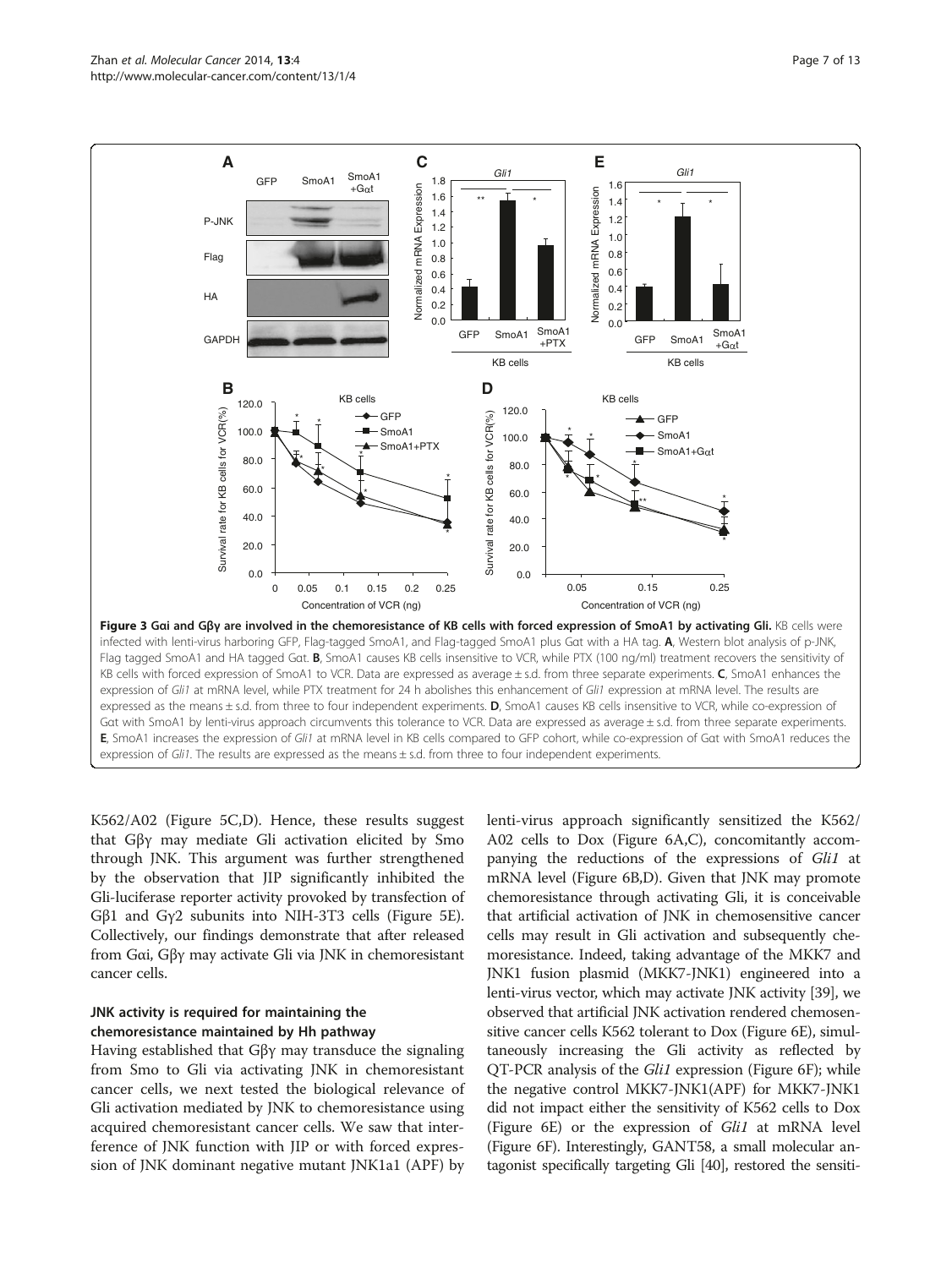<span id="page-7-0"></span>

vity of K562 cells with ectopic expression of MKK7-JNK1 to Dox (Figure [6E](#page-9-0)). Taken together, these results complementarily demonstrate that JNK may activate Gli in chemoresistant cancer cells, thereby maintaining the chemoresistance phenotype.

We next investigated whether the JNK activation is required for the chemoresistance promoted by ectopic expression of SmoA1. To this end, we artificially activated the Hh pathway activity using SmoA1 in K562 cells by lenti-virus approaches, like did in KB cells. Ectopic expression of SmoA1 in K562 cells resulted in obvious phosphorylations of JNK and its canonical downstream effector c-Jun, whereas JNK dominant negative mutant JNK1(APF) diminished these phosphorylations (Figure [7](#page-10-0)A), confirming the inhibitory effect of JNK1(APF) on the function of JNK. Similar to the observations obtained in KB cells, SmoA1 caused chemoresistance of K562 cells to Dox (Figure [7](#page-10-0)B), VP16 (Figure [7](#page-10-0)C) and BCR-ABL tyrosine kinase inhibitors Imatinib (Figure [7](#page-10-0)D), simultaneously accompanying increased Hh pathway activity as reflected by enhancement of Gli1 mRNA expression (Figure [7](#page-10-0)E). Moreover, JNK1 (APF) restored the sensitivity of the K562 cells with artificial elevated Hh pathway to Dox, VP16 and Imatinib (Figure [7C](#page-10-0)-D), concomitantly reducing the expression of Gli1 provoked by SmoA1 (Figure [7](#page-10-0)E). Collectively, our findings further confirm that JNK is involved in the chemoresistance mediated by Hh pathway and that after dissociation from Gαi initiated by Smo activation, Gβγ may stimulate the Gli activity through JNK and subsequently promote chemoresistance.

#### **Discussion**

Hh signaling pathway has been shown to be critical for a variety of physiological and pathological conditions, such as embryonic patterning, maintenance of postnatal tissue homeostasis, as well as initiation and progression of cancers [\[41](#page-12-0)], whereas the molecular mechanisms responsible for its signaling transduction remain to be fully understood. Because of the structural homology with classical GPCRs, Smo has been suspected to have the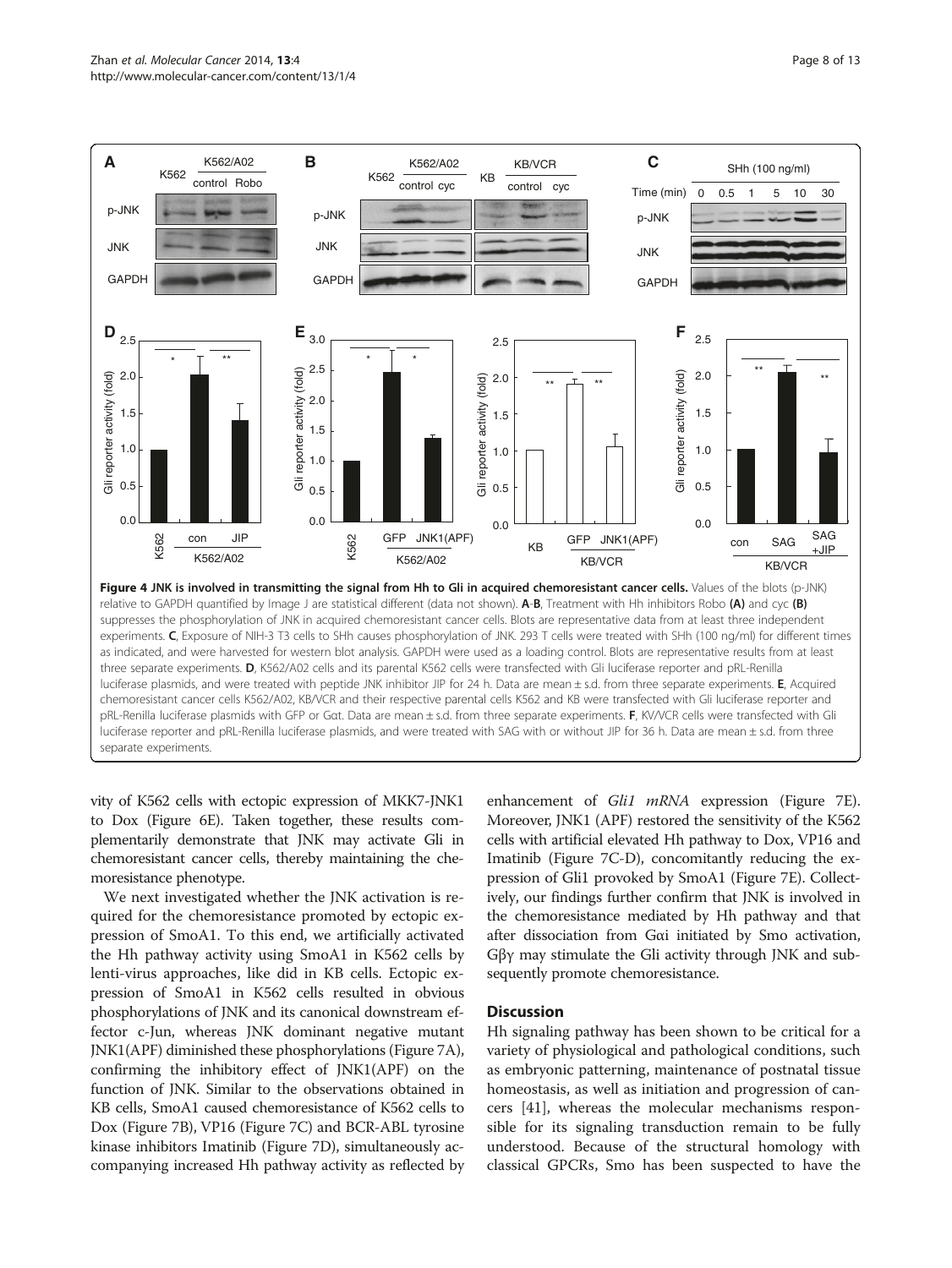<span id="page-8-0"></span>

ability to couple with heterotrimeric G proteins Gαi [[5-7](#page-11-0)]. However, the contribution of Gαi to the Hh signaling transduction is quite controversial and unclear, especially in the cancer biology. Information available so far suggests that it is context-dependent and cell-type dependent for the ability of Smo coupling to Gαi and for the subsequent participation of Gli in the biological significance initiated by the interaction of Smo and Gαi [[42,43\]](#page-12-0). In the present study, we provide complementary evidences to show that both Gαi and Gβγ are required for the Hh pathway activity and the subsequent acquired chemoresistance by activating its canonical transcriptional factor Gli, confirming the ability of Smo coupling to Gαi and the requirement of Gαi for the Glidependent biological significance in the context of acquired chemoresistance. Moreover, we found that Gβγ, after released from Gαi, are also be involved in the Gli activation and acquired chemoresistance through activating JNK. Indeed, by artificially increasing the Hh pathway activity in chemosensitive cancer cells, we determined that both Gαi and Gβγ-JNk signaling axis are required for the Gli activity and Gli-dependent acquired chemoresistance mediated by SmoA1. Our data that

GPCR-like signaling mediated by Smo contributes to the acquired chemoresistance by activating Gli improve our interpretations of the underlying mechanisms for the acquired chemoresistance promoted by Hh pathway and help us with improving the chemotherapeutic efficiency by using Hh inhibitors [\[44\]](#page-12-0). Meanwhile, this study shed light on the understanding the nature of signaling transduction of Smo in cancer biology.

Deregulated Hh signaling has been implicated in a wide range of cancers, such as medulloblastoma, basal cell carcinoma, glioblastoma, leukemia, breast cancer, pancreatic cancer, prostate cancer, lung caner, colon cancer, to name a few [\[45\]](#page-12-0). Aberrant Hh pathway activity may result from gain-of-function and loss-of-function mutations in key components in Hh pathway, such as PTCH, Smo, and Sufu [\[3](#page-11-0)]. Hh pathway may as well be activated in tumors by overexpression of Hh ligands functioning in a cell-autonomous or non-cell autonomous manner. However, the activation of Hh pathway in tumor cells via a cell-autonomous manner is challenged by many controversial observations and remains to be fully elucidated [[3\]](#page-11-0), for example, the inability of mutationally activated Smo expressed in pancreatic epithelial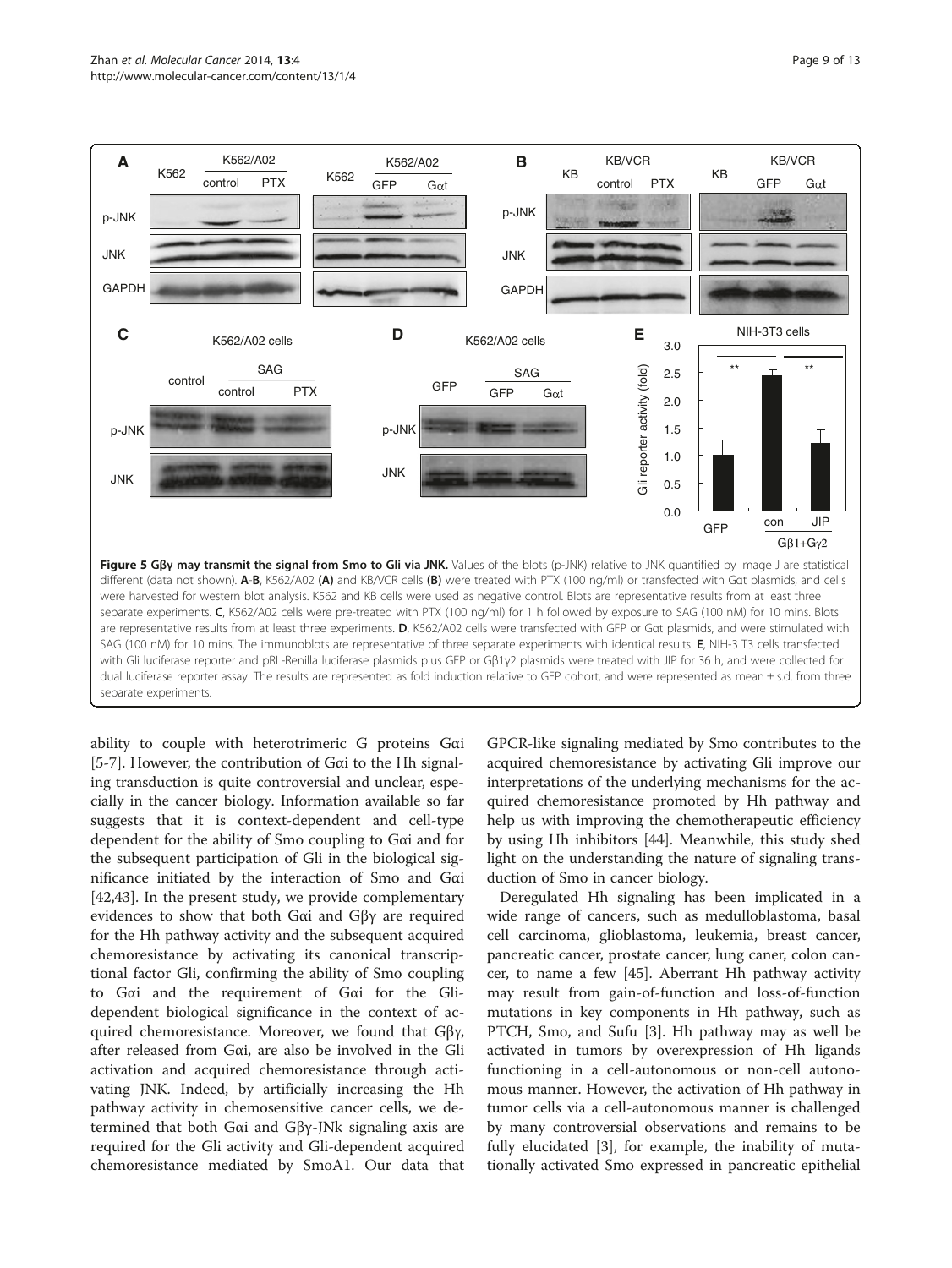<span id="page-9-0"></span>

QT-PCR analysis of Gli1 expressions.

to initiate pancreatic cancer [[46](#page-12-0)]. In this study, we used the well established acquired chemoresistant cancer cell lines as an experimental model system for investigating the contribution of heterotrimeric G proteins and their downstream effectors to Gli activation mediated by Smo. Our data clearly demonstrate that acquired chemoresistant cancer cells harbor aberrant Hh pathway activity in a cell-autonomous manner, thus increasing our knowledge about the mechanisms behind Hh activation in cancers. On the other hand, many studies have shown the loss of Hh pathway activity in cancer cells possessing elevated Hh pathway activity after cultured in vitro [[47](#page-12-0)-[49](#page-12-0)], arguing against the use of in vitro cultured cancer cell lines for many kinds of investigations related to Hh pathway in cancer biology, ranging from dissecting molecular mechanisms underlying Hh signaling transduction to preclinical evaluation of Hh inhibitors. In this regard, our data that acquired chemoresistant cancer cells harbor aberrant Hh pathway activity in a cell-autonomous manner identify acquired chemoresistant cancer cell lines as potential and useful in vitro experimental model systems for investigations related to Hh pathway in cancer biology.

How does the Smo-coupled Gαi signaling link the transcriptional factor Gli in chemoresistant cancer cells? In the case of classical GPCR signaling transduction, the exchange of GDP for GTP at Gαi subunit results in the activation of Gαi, thereby repressing the adenyl cyclase and subsequently decreasing the conversion of ATP to cAMP. Reduced cAMP level implies downregulation of the activity of PKA [[15\]](#page-11-0). Considering that PKA is the key determinant for proteasome proteolysis of Gli by phophorylating it at multiple sites [\[50,51\]](#page-12-0), we can envision that Gαi after activated by Smo signaling may protect Gli from proteasome degradation by inhibiting the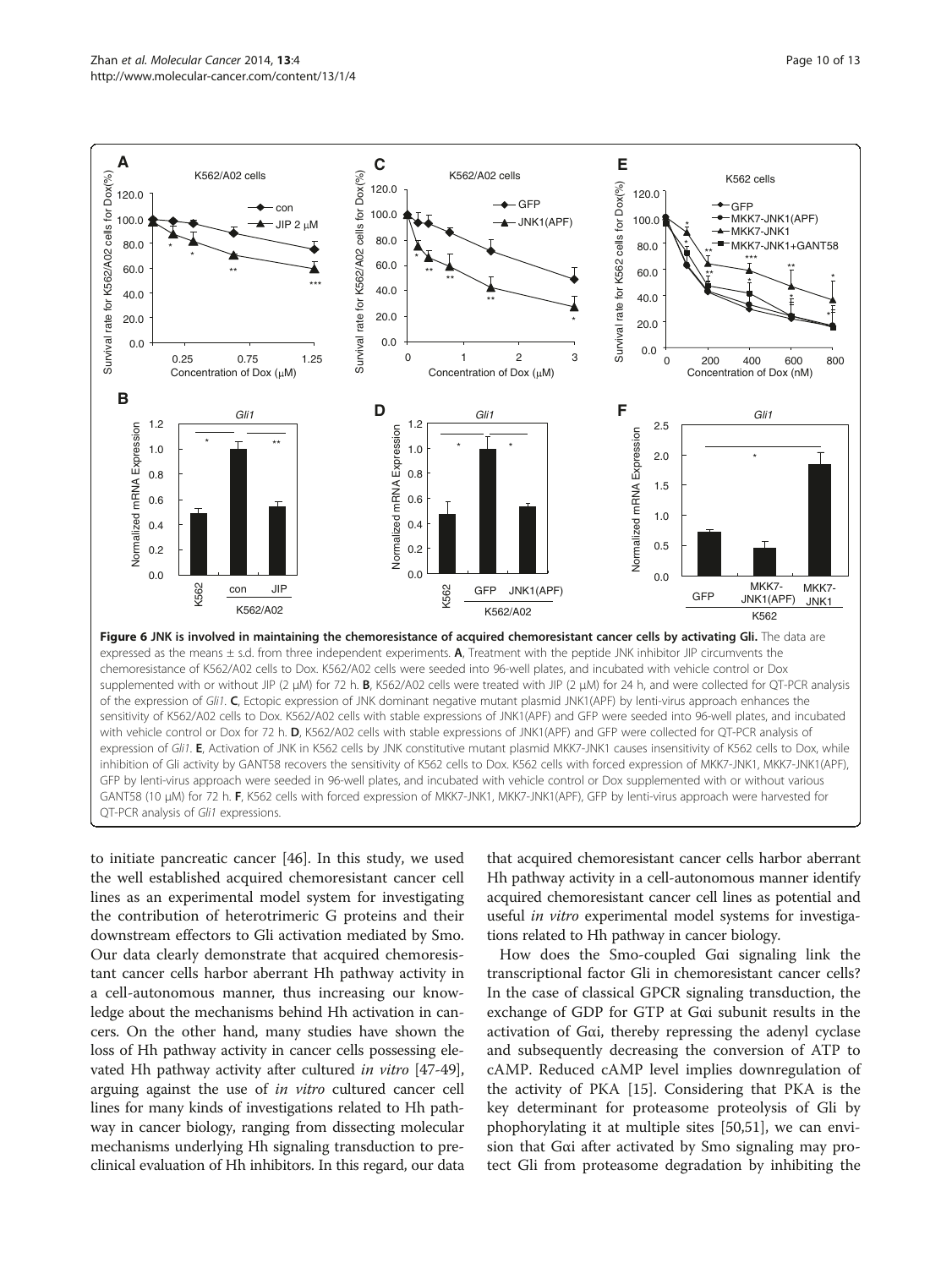<span id="page-10-0"></span>

activity of PKA in chemoresistant cancer cells in despite of required further verifications. On the other hand, in the case of classic GPCR signaling transduction, the Gβγ dimmer after releasing from Gαi may stimulate a couple of downstream effectors, such as PKC, PI3K and JNK [[35\]](#page-12-0). Data from other labs indicate that dissociated Gβγ dimmer initiated by Smo signaling may potentially promote the activation of Gli via PKC and PI3K in chemoresistant cancer cells [[52-55](#page-12-0)]. However, in the present study, we provide complementary evidences showing that Smo may as well promote the activation of Gli via Gβγ-JNK signaling axis. Hence, our data together with that from other labs suggest that Smo utilizes the G protein signaling to its full potential for activating the transcriptional factor Gli.

JNK, a key member of the family of MAPKs, is also called stress activated protein kinase (SAPK) and can be activated by environmental and genototoxic stress and other extracellular stimulus [\[56](#page-12-0)]. JNK activation has also been linked to acquired chemoresistance by promotion of chemoresistance or by reversal of chemoresistance, relying on the duration and strength of the signaling [[56,57\]](#page-12-0). Here, we show that JNK may function as a downstream effector of Gβγ for transmitting the signaling from Smo to Gli, thereby promoting the Glidependent acquired chemoresitance. Thus, this finding will help us with better understanding the role of JNK in acquired chemoresistance. Similar to ERK1/2, another critical member of MAPKs, JNK signaling is as well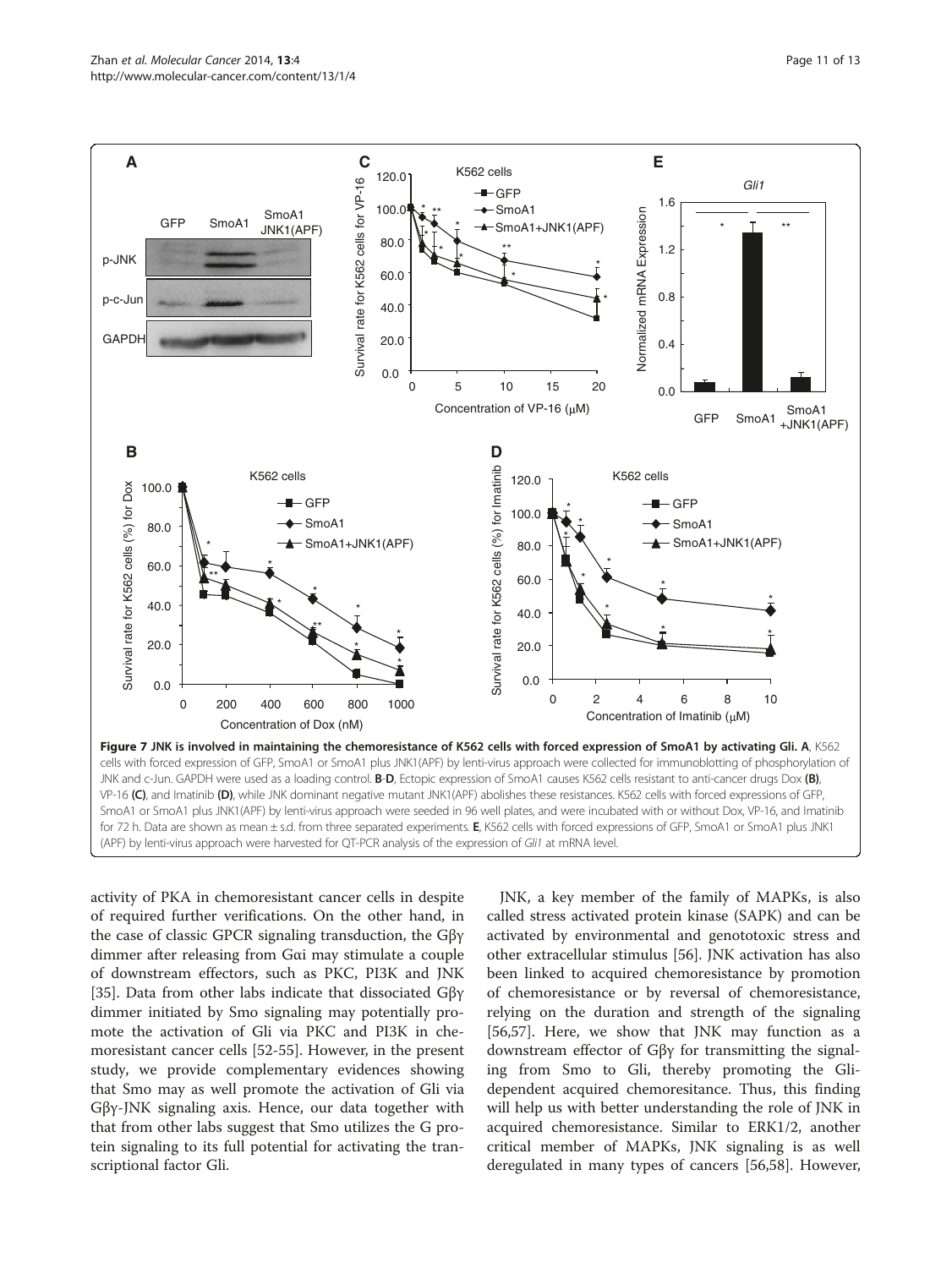<span id="page-11-0"></span>the contribution of JNK in cancer development is complex and far from being fully elucidated, in other words, exhibiting context-specific and cell type-specific manner. JNK has been well known to confer the positive impact on proliferation and survival of cancer cells via its target AP1, a transcriptional factor composing Jun and Fos [\[59\]](#page-12-0). Of interest, data in our study imply that Gli represents a putative downstream target of JNK, thus facilitating our better interpretation of the molecular mechanisms responsible for promoting the development of cancers by JNK. Although inhibitors of membrane protein Smo have been approved for treatment of basal cell carcinoma, the early acquired resistance to such inhibitors proposes the need for additional downstream targets [\[60\]](#page-12-0). Hence, our data imply JNK as a new target for the treatment of the tumors with acquired resistance to Smo inhibitors. In this regard, how JNK promotes the activation of Gli is quite interesting, and is currently being investigated in our lab.

#### Conclusions

In this study, we demonstrate that GPCR-like signaling mediated by Smo contributes to the acquired chemoresistance through activating the canonical Hh transcriptional factor Gli. Our data improve our knowledge of the nature of the signal transduction of Smo and the molecular mechanisms responsible for the acquired chemoresistance maintained by Hh pathway. Moreover, the findings that JNK after activated by Smo-Gβγ signaling axis may stimulate the Gli activity and consequently promote acquired chemoresistance expose a promising and potential target for developing anti-cancer drugs aimed at Hh pathway and for combating the acquired resistance raised by using of anti-cancer drugs targeting Smo.

#### Competing interests

The authors declare that they have no competing interests.

#### Authors' contributions

XZ, JW, YL and YP conducted the experiments and were involved in data analysis. XZ helped with drafting the manuscript. WT designed the study, analyzed, and interpreted data, and drafted the manuscript. All authors read and approved the final manuscript.

#### Acknowledgements

This work was financially supported by National Natural Science Foundation of China (81173077), and the "Interdisciplinary Cooperation Team" Program for Science and Technology Innovation of the Chinese Academy of Sciences.

#### Received: 7 October 2013 Accepted: 3 January 2014 Published: 7 January 2014

#### References

- 1. Ingham PW, McMahon AP: Hedgehog signaling in animal development: paradigms and principles. Genes Dev 2001, 15:3059-3087
- Varjosalo M, Taipale J: Hedgehog: functions and mechanisms. Genes Dev 2008, 22:2454–2472.
- Scales SJ, de Sauvage FJ: Mechanisms of hedgehog pathway activation in cancer and implications for therapy. Trends Pharmacol Sci 2009, 30:303-312.
- 4. Guha M: Hedgehog inhibitor gets landmark skin cancer approval, but questions remain for wider potential. Nat Rev Drug Discov 2012, 11:257–258.
- 5. Hammerschmidt M, McMahon AP: The effect of pertussis toxin on zebrafish development: a possible role for inhibitory G-proteins in hedgehog signaling. Dev Biol 1998, 194:166–171.
- 6. DeCamp DL, Thompson TM, de Sauvage FJ, Lerner MR: Smoothened activates Galphai-mediated signaling in frog melanophores. J Biol Chem 2000, 275:26322–26327.
- 7. Wang C, Wu H, Katritch V, Han GW, Huang XP, Liu W, Siu FY, Roth BL, Cherezov V, Stevens RC: Structure of the human smoothened receptor bound to an antitumour agent. Nature 2013, 497:338–343.
- 8. Ogden SK, Fei DL, Schilling NS, Ahmed YF, Hwa J, Robbins DJ: G protein galphai functions immediately downstream of smoothened in hedgehog signalling. Nature 2008, 456:967–970.
- 9. Riobo NA, Saucy B, Dilizio C, Manning DR: Activation of heterotrimeric G proteins by smoothened. Proc Natl Acad Sci USA 2006, 103:12607-12612.
- 10. Low WC, Wang C, Pan Y, Huang XY, Chen JK, Wang B: The decoupling of smoothened from galphai proteins has little effect on Gli3 protein processing and hedgehog-regulated chick neural tube patterning. Dev Biol 2008, 321:188–196.
- 11. Polizio AH, Chinchilla P, Chen X, Kim S, Manning DR, Riobo NA: Heterotrimeric Gi proteins link hedgehog signaling to activation of Rho small GTPases to promote fibroblast migration. J Biol Chem 2011, 286:19589–19596.
- 12. Chinchilla P, Xiao L, Kazanietz MG, Riobo NA: Hedgehog proteins activate pro-angiogenic responses in endothelial cells through non-canonical signaling pathways. Cell Cycle 2010, 9:570-579.
- 13. Belgacem YH, Borodinsky LN: Sonic hedgehog signaling is decoded by calcium spike activity in the developing spinal cord. Proc Natl Acad Sci USA 2011, 108:4482-4487.
- 14. Qu C, Liu Y, Kunkalla K, Singh RR, Blonska M, Lin X, Agarwal NK, Vega F: Trimeric G protein-CARMA1 axis links smoothened, the hedgehog receptor transducer, to NF-kappaB activation in diffuse large B-cell lymphoma. Blood 2013, 121:4718–4728.
- 15. Pierce KL, Premont RT, Lefkowitz RJ: Seven-transmembrane receptors. Nat Rev Mol Cell Biol 2002, 3:639–650.
- 16. Domingo-Domenech J, Vidal SJ, Rodriguez-Bravo V, Castillo-Martin M, Quinn SA, Rodriguez-Barrueco R, Bonal DM, Charytonowicz E, Gladoun N, de la Iglesia-Vicente J, et al: Suppression of acquired docetaxel resistance in prostate cancer through depletion of notch- and hedgehog-dependent tumor-initiating cells. Cancer Cell 2012, 22:373–388.
- 17. Sims-Mourtada J, Izzo JG, Ajani J, Chao KS: Sonic hedgehog promotes multiple drug resistance by regulation of drug transport. Oncogene 2007, 26:5674–5679.
- 18. Zhang Y, Laterra J, Pomper MG: Hedgehog pathway inhibitor HhAntag691 is a potent inhibitor of ABCG2/BCRP and ABCB1/Pgp. Neoplasia 2009, 11:96–101.
- 19. Queiroz KC, Ruela-de-Sousa RR, Fuhler GM, Aberson HL, Ferreira CV, Peppelenbosch MP, Spek CA: Hedgehog signaling maintains chemoresistance in myeloid leukemic cells. Oncogene 2010, 29:6314–6322.
- 20. Singh RR, Kunkalla K, Qu C, Schlette E, Neelapu SS, Samaniego F, Vega F: ABCG2 is a direct transcriptional target of hedgehog signaling and involved in stroma-induced drug tolerance in diffuse large B-cell lymphoma. Oncogene 2011, 30:4874–4886.
- 21. Park KS, Martelotto LG, Peifer M, Sos ML, Karnezis AN, Mahjoub MR, Bernard K, Conklin JF, Szczepny A, Yuan J, et al: A crucial requirement for hedgehog signaling in small cell lung cancer. Nat Med 2011, 17:1504–1508.
- 22. Varnat F, Duquet A, Malerba M, Zbinden M, Mas C, Gervaz P, Ruiz i Altaba A: Human colon cancer epithelial cells harbour active HEDGEHOG-GLI signalling that is essential for tumour growth, recurrence, metastasis and stem cell survival and expansion. EMBO Mol Med 2009, 1:338–351.
- 23. Bidet M, Tomico A, Martin P, Guizouarn H, Mollat P, Mus-Veteau I: The Hedgehog receptor patched functions in multidrug transport and chemotherapy resistance. Mol Cancer Res 2012, 10:1496–1508.
- 24. Luan FJ: Establishment of the multidrug-resistant cell line K562/A02 and its drug-resistant properties. Zhonghua Zhong Liu Za Zhi 1993, 15:101–103.
- 25. Zhang XH, Zhang FY, Ji XJ, Li ZY: [Vincristine-resistant human KB cell line and mechanism of multidrug resistance]. Yao Xue Xue Bao 1994, 29:246–251.
- 26. Tan W, Martin D, Gutkind JS: The Galpha13-Rho signaling axis is required for SDF-1-induced migration through CXCR4. J Biol Chem 2006, 281:39542–39549.